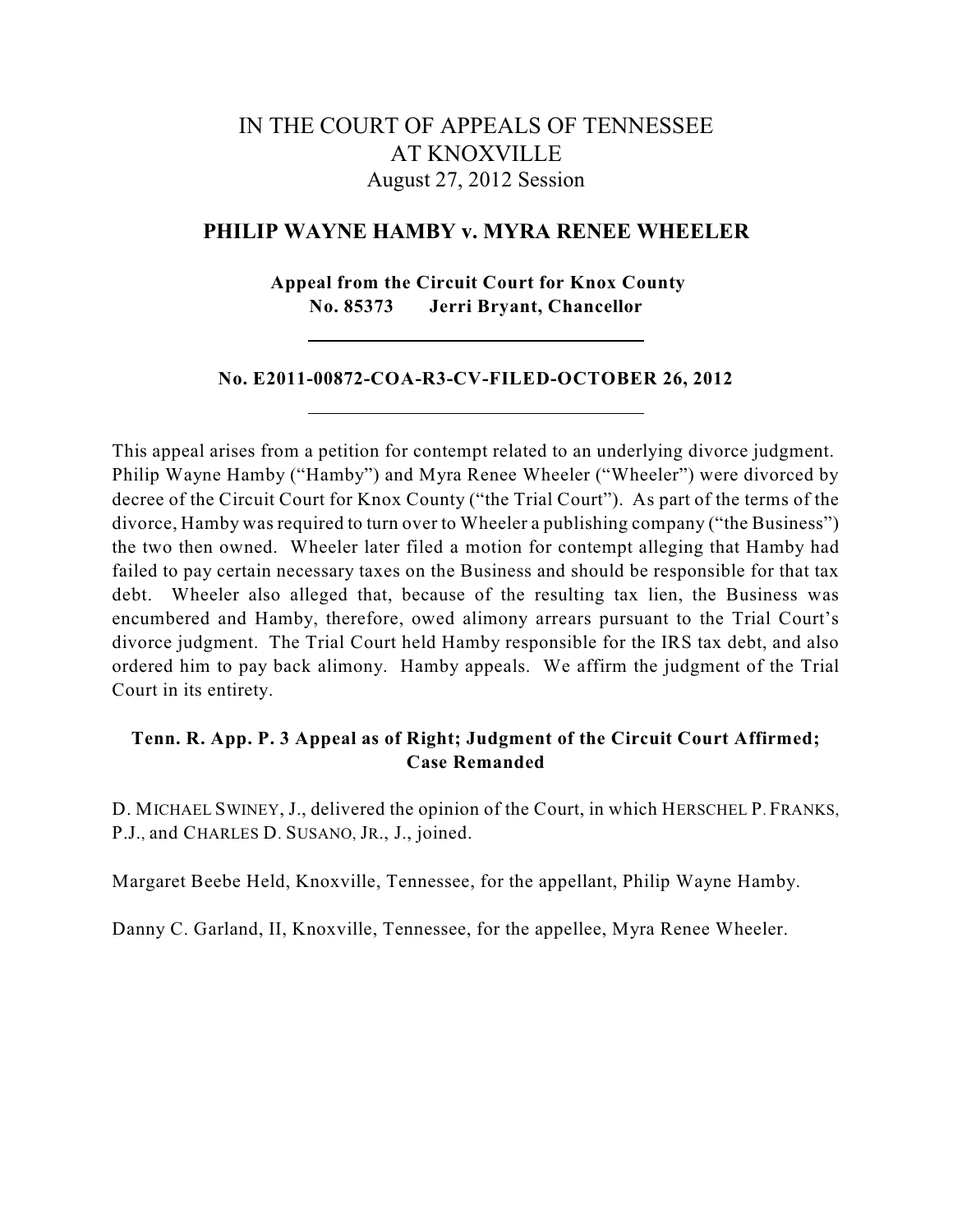#### **OPINION**

### **Background**

This case has a contentious history.<sup>1</sup> Hamby and Wheeler were divorced by order of the Trial Court in November 2004. Wheeler initially was awarded alimony in the amount of \$735.00 per month. For the purpose of this appeal, the central issue is ownership of and taxes due on the Business. The Trial Court stated with respect to the Business:

The final item in this marriage to be divided is the business, Premier Publishing, Inc. and commercial property upon which the business is located. The commercial property is located at 1717 North Broadway, Knoxville, Tennessee. The parties in a mad dash to grab things and call them "mine" failed to recognize the law in that all items acquired during the marriage (and the parties are not divorced at this point) are marital property. There is a controversy with this item as to whether the stock in the corporation was owned by the Defendant, individually, or with her husband.

The original stock certificate issued to Defendant was not produced in court; however, a copy was produced. The copy of the stock certificate had Mr. Hamby's name misspelled on it, and his name was typed above the line containing Ms. Hamby's name. Plaintiff testified that the stock was given to Defendant in the approximate amount of 1.28 million shares in exchange for her *"sweat equity"* that she placed in the corporation. From the parties' testimony, Defendant had experience in the business, and it was she who taught Plaintiff how to operate the business and sell advertising. This is consistent with the allocation of shares of stock that individuals or employees received in the corporation in consideration for their *"sweat equity"*. The Court finds that this stock is marital property and was acquired during the marriage. It shall be considered jointly owned with the stock held solely in Plaintiff's name.

In the valuation and evaluation of assets, the Court considered several issues. With regard to the business, Plaintiff testified that he paid \$5,000.00 for the one hundred thousand (100,000) shares of Premier Publishing, Inc. owned by Mr. Riggs. Using that as an independent sale (which is not the finding of this Court), the stock value of the corporation would be

<sup>&</sup>lt;sup>1</sup>This contentious history is apparent even though apart from a transcript of a post-trial motion hearing, there are no transcripts in the record.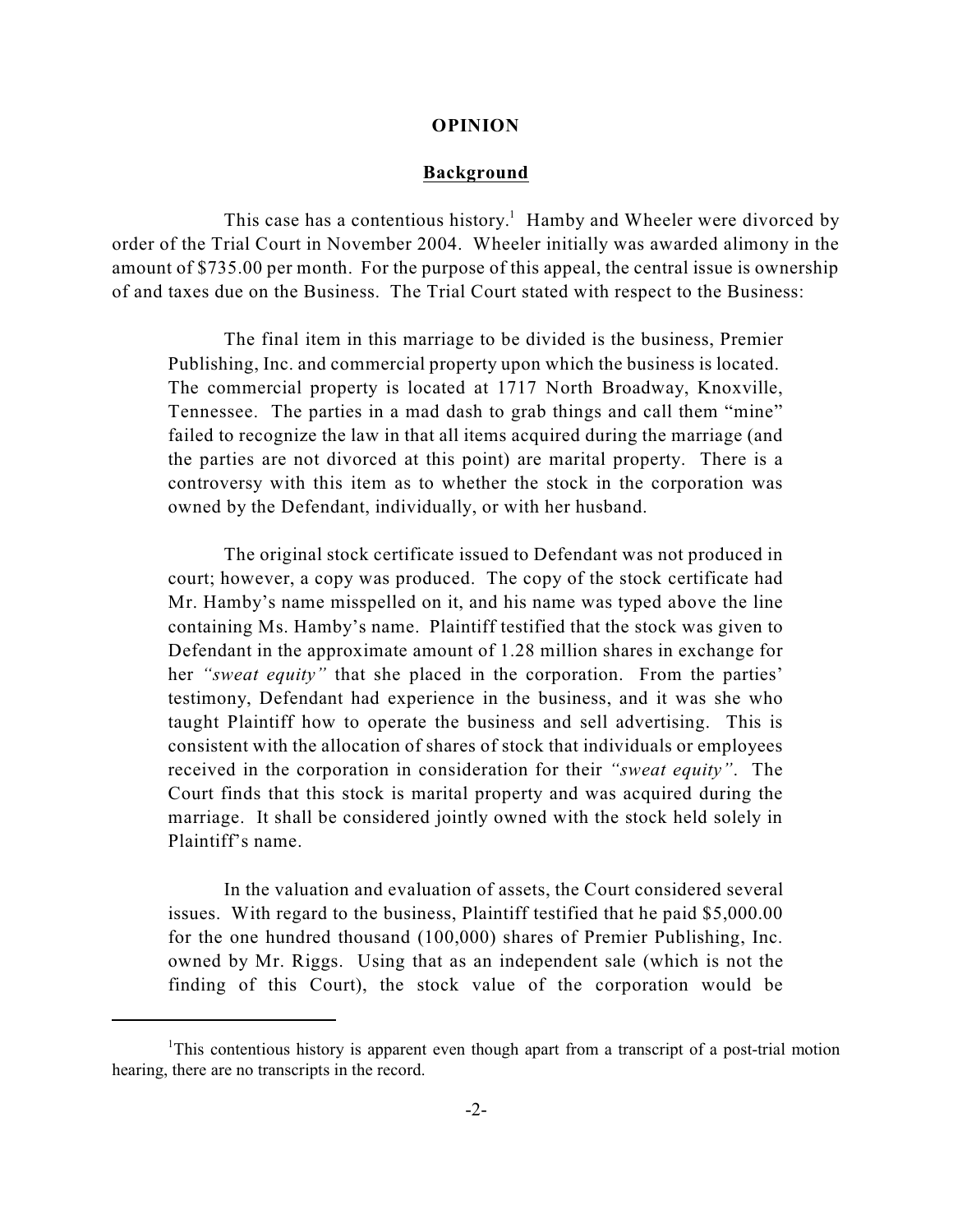approximately \$65,000.00. On Exhibit B, Plaintiff valued the corporation at \$48,000.00. Defendant valued the corporation at somewhere between \$500,000.00 and \$980,000.00 which included the real property. There was no outside evidence to corroborate either testimony. The parties argued strenuously over ownership of corporate stock. Mr. Gibson, former company CPA, testified on behalf of Defendant that she was the owner of 78% of the stock in her own name, but Plaintiff had wanted to change the certificates of stock and put his name on them. Mr. Gibson refused to do so. Mr. Gibson further testified that the stock certificates in the corporation were in only Defendant's name in an effort to keep the IRS out of the business. Apparently, there is an outstanding debt to the IRS owed by Plaintiff from prior business dealings. Mr. Gibson testified the gross revenue for the corporation for the first quarter of 1998 was \$266,787.00 with net revenue in the amount of \$75,874.00. He further testified that the figures on the financial statement, Exhibit H, were provided by from [sic] Plaintiff. No copies of tax returns were filed with the court. The Court finds that all stock was acquired during the marriage, and that all stock owned by either or both parties to be a marital asset and hereby divides it accordingly.

There are approximately two million shares authorized to be issued and approximately 1,620,000 shares are issued. The Court finds that the parties are individual or joint owners of 1.38 million shares. There is a great disparity of testimony as to the value of this corporation with the parties each testifying that the commercial real property had value anywhere between \$175,000.00 and \$500,000.00. Based upon the testimony and proof in this matter or the lack thereof, it is difficult for the Court to value the corporation. The values presented to the Court range from \$48,000.00 to \$980,000.00. The Court hereby awards the business to Defendant. The Court will accept Plaintiff's valuation of the corporation in the amount of \$65,000.00. Defendant will be allowed immediate access to the business and all of the business records. Defendant's alimony from Plaintiff will be reduced to \$10.00 per month upon Plaintiff vacating the business and turning over all assets unencumbered and undamaged to Defendant. This distribution appears to be the better solution between the two parties who have demonstrated no ability to work together.

As to the real property, the Court hereby orders the real property to be sold. The Court will use the proceeds from the sale of the real property to make an equitable division of the balance of property between the parties. This will not preclude the parties from working out an agreement as to the sale of the real property. If there is no agreement and the real property is not sold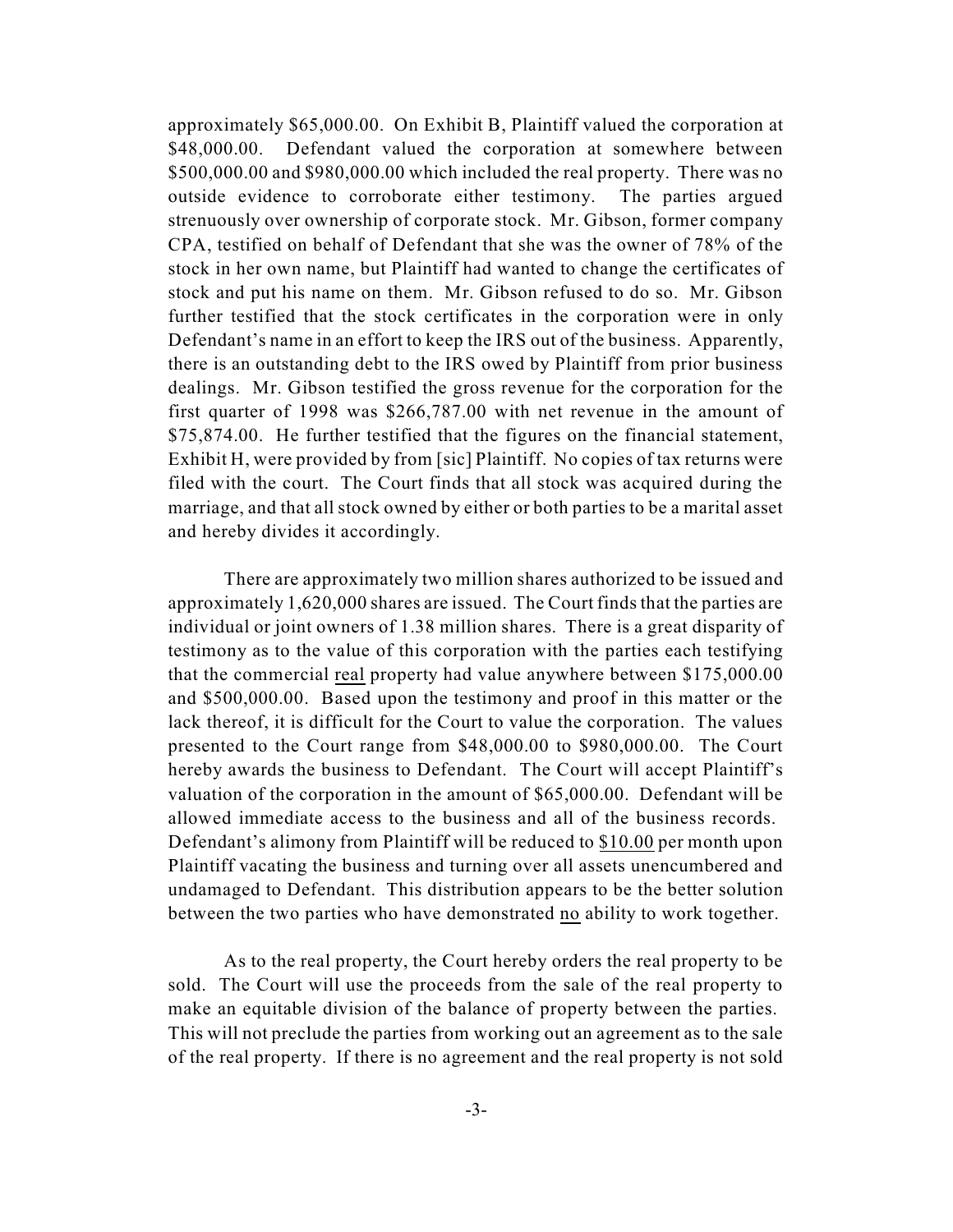within ninety (90) days, the Court hereby appoints the Knox County Clerk  $\&$ Master as Special Commissioner to sell the real property and pay all funds into court after the expenses of sale are paid, including the Special Commissioner's fee pursuant to the statute.

Lastly, each party shall be individually responsible for any debts they failed to disclose on the Master Asset List submitted in this matter.

This matter shall be placed back on the docket for completion by either party after the above sale, but no later than one hundred eighty (180) days from the entry of this Order.

The costs of this cause are taxed to Plaintiff for which execution may issue if necessary.

Wheeler filed a petition for contempt in December 2010. Wheeler alleged in her petition that Hamby had failed to pay taxes owed to the IRS on the Business for the time period before Hamby transferred the assets of the Business to Wheeler, and that he should be responsible for this debt. Wheeler also sought alimony arrears because the condition for a reduction in alimony, Hamby transferring to Wheeler the unencumbered assets of the Business, allegedly never had occurred.

What followed Wheeler's filing of her petition for contempt is the subject of some dispute. Hamby was served. The matter apparently was set for hearing in February. After a telephone conference in February, the hearing was continued to March 8, 2011. On March 3, Hamby filed a motion to dismiss, or, in the alternative, for summary judgment. Hamby alleges that the March 8 hearing was supposed to address only motions rather than be a trial on the merits of the contempt petition. In any event, the contempt case was tried on its merits on March 8, 2011. Later in March 2011, the Trial Court entered its order on Wheeler's petition for contempt, stating:

This cause came before the Honorable Jerri Bryant, sitting by interchange for the Fourth Circuit Court for Knox County, Tennessee, on the 8<sup>th</sup> day of March, 2011, for final hearing on the Defendant/Counter-Plaintiff's "Notice of Motion and Motion re: Contempt and to Declare Rights Under Court's Order." Present at the hearing was Myra Wheeler, *pro se*, and Philip Hamby, with his attorney. Ms. Wheeler and Mr. Hamby gave testimony.

From the testimony of the witnesses, the statements of counsel and Ms. Wheeler, and a review of the record as a whole, the Court finds as follows: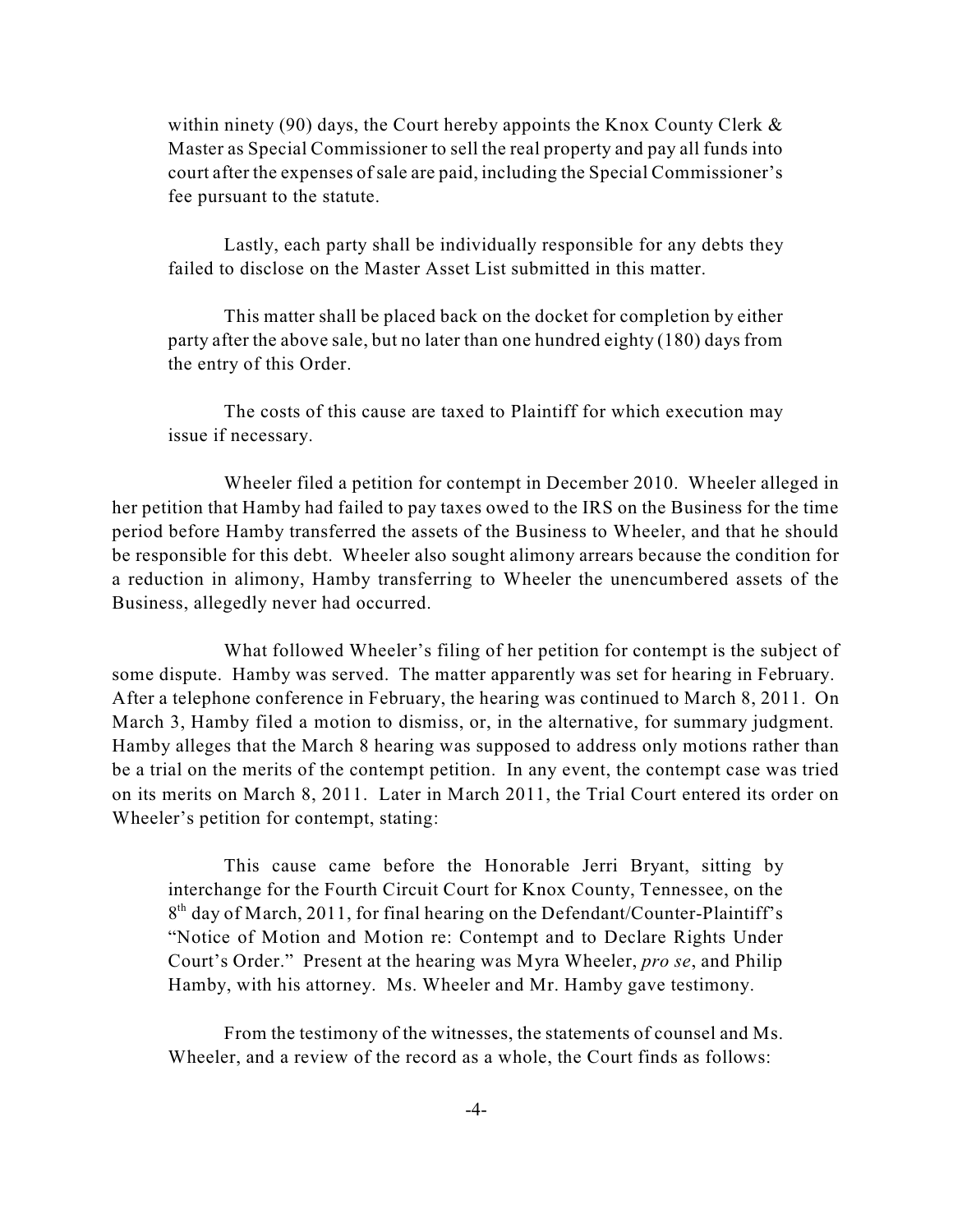This case has a long history, with both parties acting *pro se* at times. This has made it difficult for them to understand the procedures that they should abide by in Court. When a *pro se* plaintiff appears in this Court, the Court must read their pleadings in their entirety, and focus especially on the prayer for relief. Ms. Wheeler has requested to hold Mr. Hamby in contempt and for the Court to clarify its intention in the November 12, 2004 Order.

During the divorce, Mr. Hamby had unbridled control of the corporation. He forced Ms. Hamby out, ran the business, physically locked the doors, and didn't let her in. During the litigation, he tried to physically stop discovery. During that period of time, the business failed to pay the appropriate taxes when they became due and payable. This caused the business to incur tax liabilities and suffer penalties. These by operation of law resulted in a lien on the business. While there might not have been a searchable lien, the failure to pay the tax became a lien under IRS rules. Mr. Hamby is responsible for taxes, interest and penalties that accrued until June, 2005. He failed to disclose these taxes and consequences to the court during trial.

As to the issue of alimony, the proof has shown that Mr. Hamby therefore did not deliver the business unencumbered. He was ordered to sign over the business, which he refused until compelled by this court in June, 2005. It was not unencumbered. Therefore, judgment in the amount of \$52,460 is appropriate for alimony.

The Court clarifies its Order and the law to hold the person who was running the business at the time, as between these parties, must hold the other one harmless from that debt. Mr. Hamby increased the liability on the business without telling the Court or Ms. Hamby. He should be responsible for this. Mr. Hamby shall hold Ms. Wheeler harmless to the extent that he failed to disclose the debt owed to the IRS, including interest and penalties. He knew that the checks did not get written. He ran the business. He knew what was going on. The 1993 management contract has no bearing on this case. He is responsible for the mess he created.

This may or may not be sufficient as far as the IRS is concerned. The Court does not have the power to bind the IRS.

To prove contempt, Ms. Wheeler had to show 1) a court order that Mr. Hamby disobeyed; 2) that he had the ability to comply; and 3) that he refused.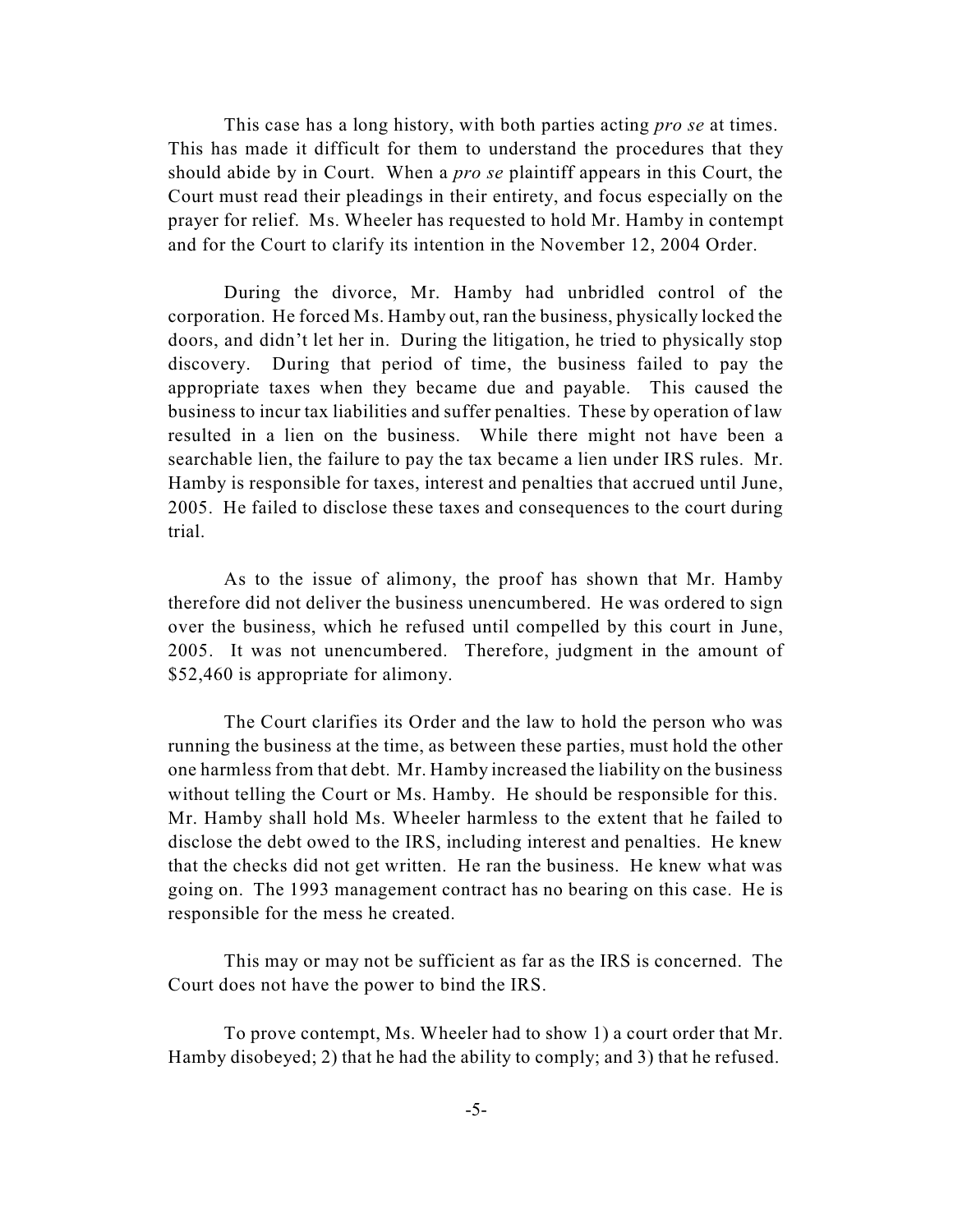Ms. Wheeler has not carried her burden of proof on those issues, and dismissal of the contempt is appropriate.

WHEREFORE, the Court holds as follows:

- 1. The Motion to Dismiss filed by Mr. Hamby on March 3, 2011 is **denied.**
- 2. The Court deems it appropriate to proceed directly to a final hearing on the merits of this case without Mr. Hamby having completed discovery which was filed too late for this hearing. The previous hearing had been continued at the request of Mr. Hamby and a trial date set. Additionally, Mr. Hamby chose a court reporter who had to leave before the court could hear the case. No proof was given of any attempt to get an additional court reporter. The parties waited several hours for the court to try other matters and the issue was not raised again. The Motion for Continuance is **denied.**
- 3. Mr. Hamby shall hold Ms. Wheeler harmless for debts owed to the IRS for payroll taxes, interest and penalties owed by Premier Publishing prior to June 1, 2005.
- 4. Ms. Wheeler shall be responsible for all payroll taxes, penalties and interest owed to the IRS by Premier Publishing after June 1, 2005.
- 5. Mr. Hamby shall pay Ms. Wheeler the sum of \$52,460.00 in alimony.
- 6. Ms. Wheeler's Motion for Contempt is **denied.**
- 7. Costs are taxed against Mr. Hamby.

In April 2011, Hamby filed a motion to alter or amend. Hamby argued, among other things, that the Trial Court lacked jurisdiction to hold him liable for employment taxes owed by the Business. Additionally, Hamby argued that the Trial Court erred "by holding a final hearing in a 63 day-old lawsuit for which Mr. Hamby was potentially liable for \$400,000 without granting Mr. Hamby any meaningful opportunity to conduct discovery or present witnesses."

A hearing was held on the motion to alter or amend in August 2011. Counsel for the respective parties made their arguments. A letter dated March 2, 2011 and labeled "**Re: Hamby v Wheeler March 8, 2011 Petition for Contempt**" from Wheeler to Hamby's counsel was introduced, wherein the former stated that, with respect to Hamby's prospective motion to dismiss, "Tomorrow [March 3] is the last day for filing." Hamby's stance was that this letter reinforced his argument that he was to have filed motions by March 3, and that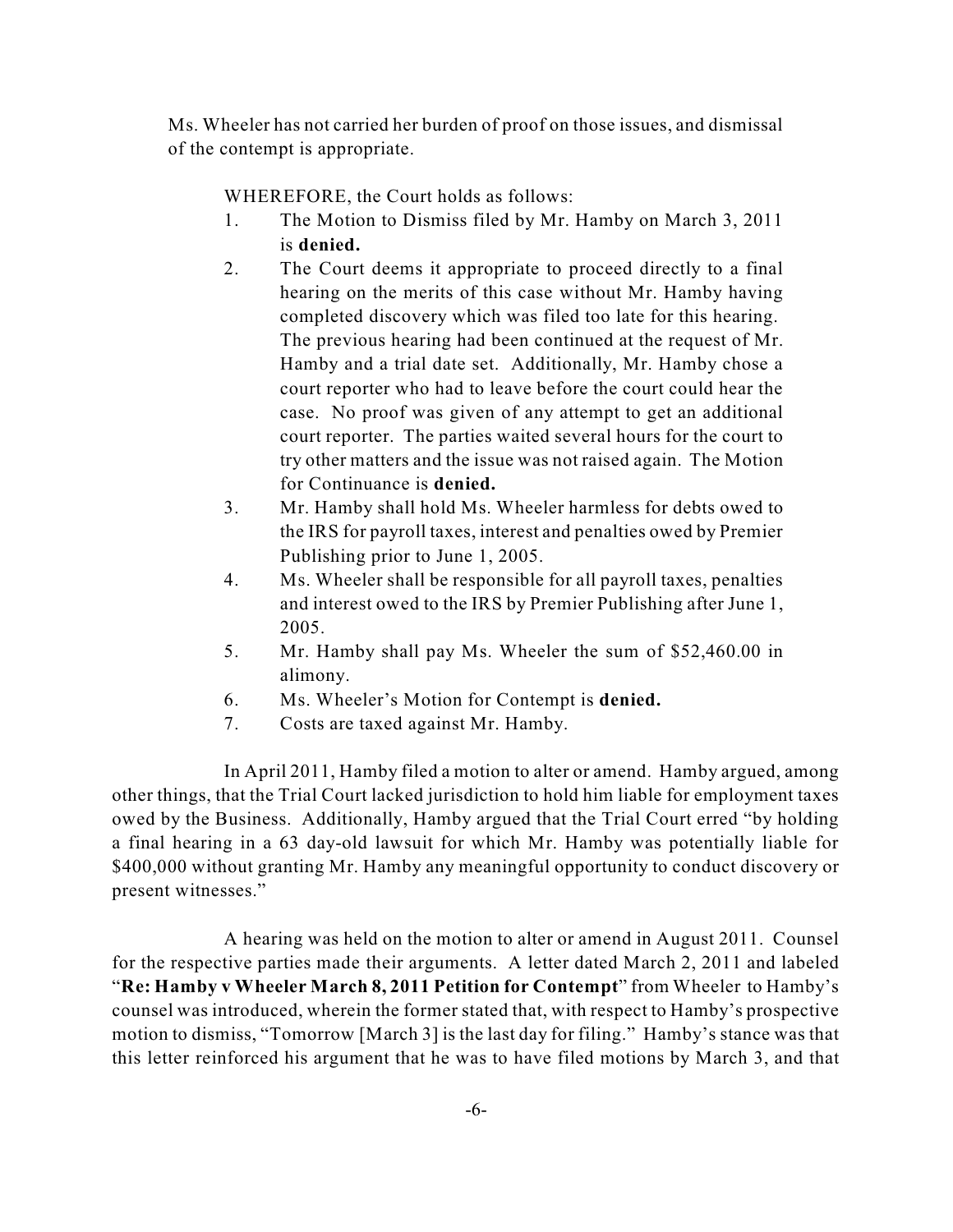March 8 was to be a hearing only on motions rather than on the case's merits. However, the same letter also states: "you have indicated that you intend to call witnesses and present evidence . . . ."

At the hearing on the motion to alter or amend, this exchange occurred between the Trial Court and Hamby's counsel:

THE COURT: But you're telling me today that you did not understand that we were having the final hearing on March the 8th?

MS. HELD: That is correct. I represent to this Court that I understood that we were going to be hearing the motion to dismiss.

THE COURT: That you hadn't even filed at that point and the Court told you that whatever motions you needed to file would have to be filed five days, or under the rules, prior to that hearing.

MS. HELD: That is not what the Court told me. The Court told me to file it on March the 3rd.

THE COURT: I specifically gave you a date that said you had to file it by March the 3rd?

MS. HELD: Yes, ma'am.

THE COURT: But you didn't put that down in an order?

MS. HELD: I did not, ma'am. We were on a teleconference and it was coming up very quickly. But there again, Your Honor, I am capable of remembering things incorrectly, but the fact that my opposing party also remembered it the same way makes me feel like that perhaps the Court might be remembering it incorrectly, respectfully.

THE COURT: Oh, I'm going to have to go back and look at the file, because I won't tell you that I don't remember anything. I think it would be unusual for me to say you have to file your motion to dismiss by this day . . . .

Following the hearing, the Trial Court entered its order, stating in part: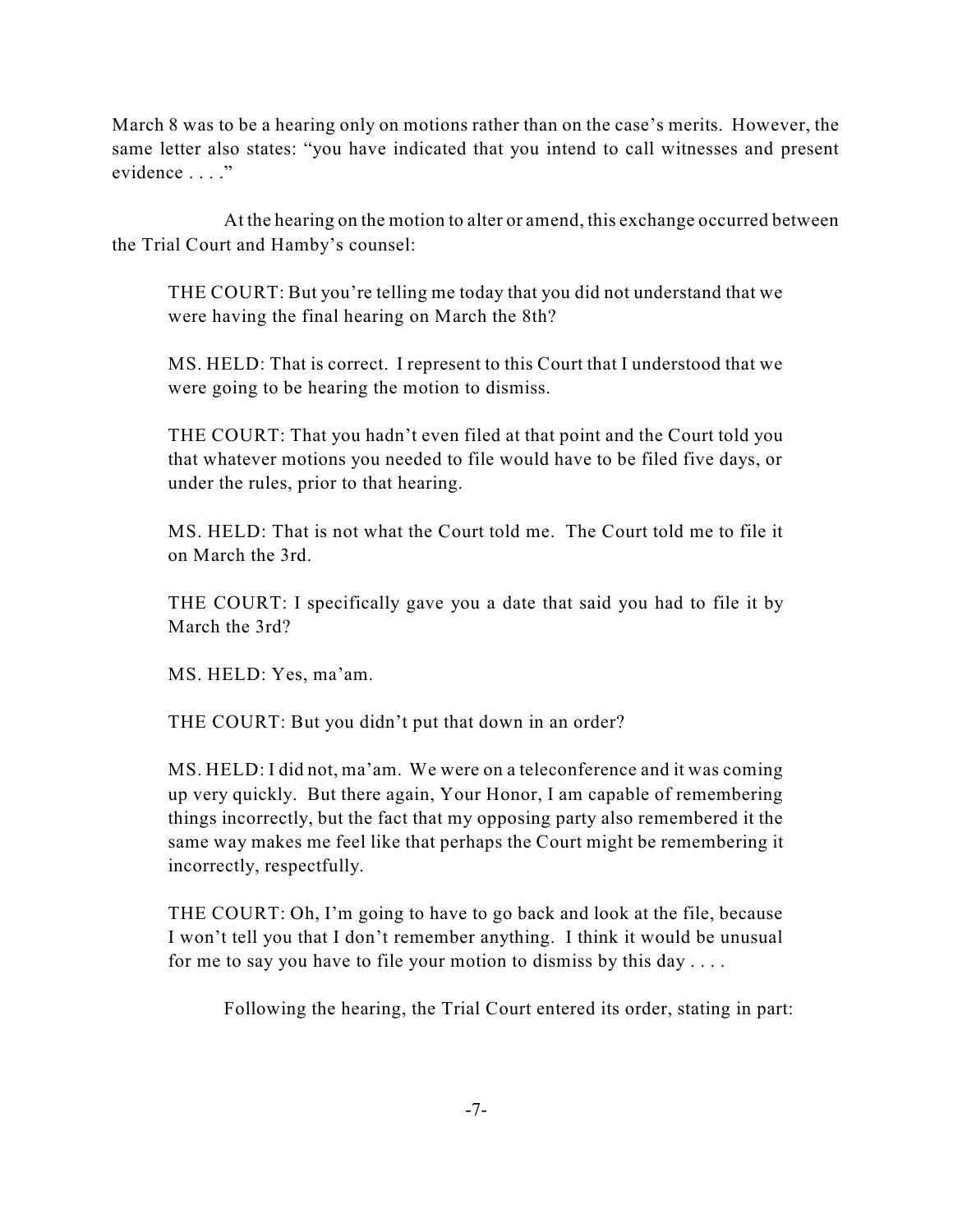As the first basis for the Motion to Alter or Amend, counsel for Mr. Hamby argued that Mr. Hamby's employment contract absolved him of any liability for unpaid employment taxes of Premier Publishing. This document was not produced during the original trial in this matter in 2004. It was further testified and a finding was made during that proceeding (the original trial) that the newspaper was paying Mr. Hamby approximately Six Hundred (\$600.00) Dollars per week in income, and he was "running the newspaper." The court found Mr. Hamby's credibility doubtful in several instances during his testimony in the original trial. At the time of the original hearing, the court found any outstanding debt to the Internal Revenue Service at that point in time was the debt of Mr. Hamby. The court awarded the business to the Defendant in this matter and set alimony to be reduced to Ten (\$10.00) Dollars per month upon Plaintiff's vacating the business and turning over all assets unencumbered and undamaged to Defendant. The court finds no credibility in this alleged employment document which was never produced at the original trial in this matter and appears to be self-serving at this point.

As to the second issue, it is Mr. Hamby's position that as a matter of law he turned over the business to the Defendant unencumbered. The court finds that there is a debt to the Internal Revenue Service and therefore finds against him on this issue.

Next, Mr. Hamby alleges this court abused its discretion by holding a final hearing without granting him any meaningful opportunity to conduct discovery or present witnesses. This matter was filed as an emergency petition on the 1st day of December, 2010. Mr. Hamby was served on January 20, 2011. Ms. Wheeler then filed a Notice of Motion and Motion Re Contempt on January 14, 2011. This matter was set on February 8, 2011. Mr. Hamby's counsel entered an appearance on February 7, 2011 and telephoned to request a continuance on behalf of Mr. Hamby which was granted via conference call. The court reset this matter to a date agreeable by all parties, being March 8, 2011.

Ms. Wheeler had asked the court to interpret the November, 2004 Order to specifically hold Mr. Hamby responsible for all taxes owed by Premier Publishing, Inc. and to determine the amount of alimony owed by Mr. Hamby. Mr. Hamby raised the issue that the court cannot make him personally responsible for corporation taxes. On that issue, the court agrees. It has been provided no authority to do so other than as stated in the divorce decree where Mr. Hamby is to hold Ms. Hamby (Wheeler) harmless from the debt. The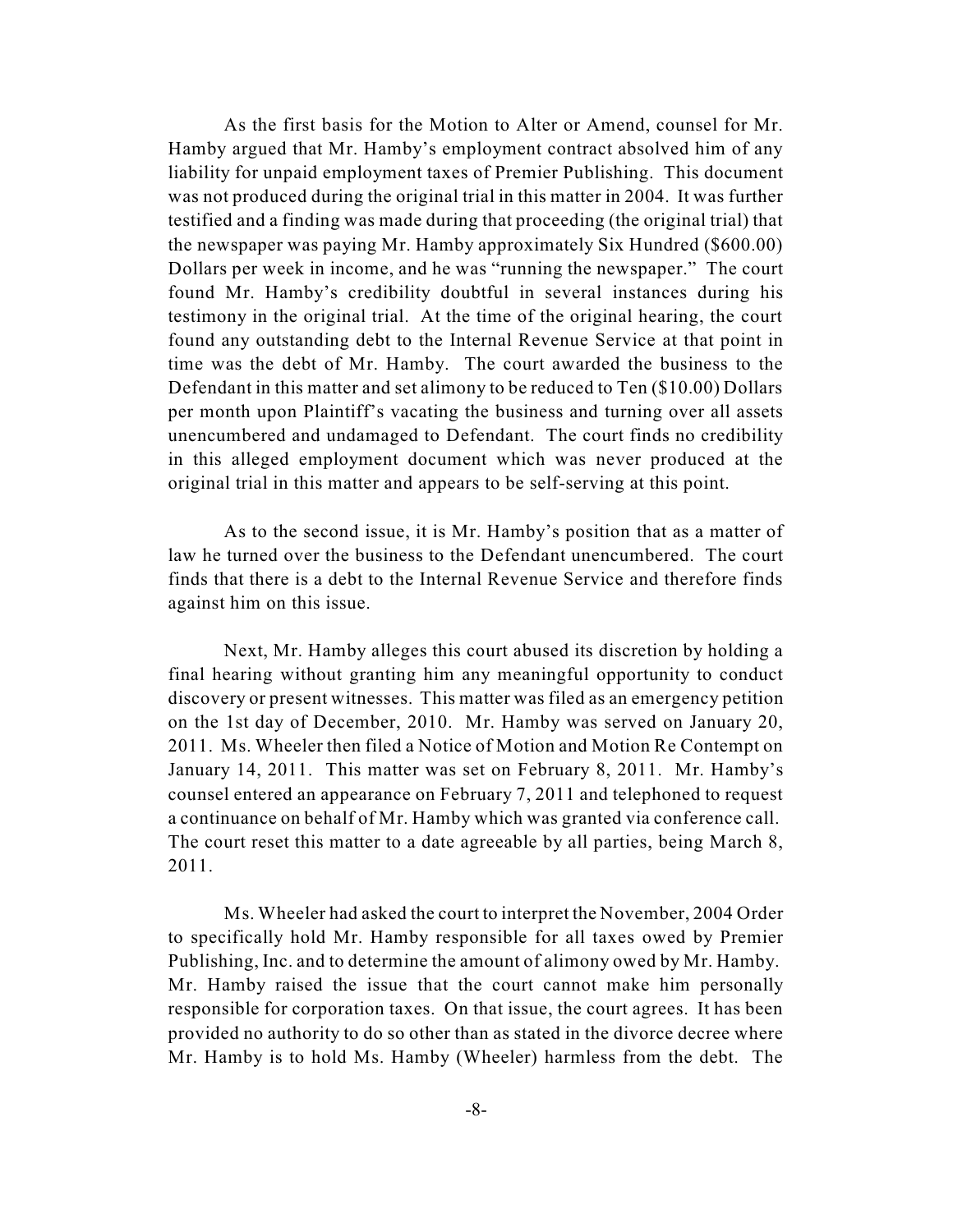court did require Mr. Hamby to hold Mrs. Wheeler harmless from any and all debts that were not properly paid by the corporation at the time he was running it and while he locked her out. This occurred during the parties' separation and ran until the time he turned the business over to her. Mr. Hamby's failure to disclose any additional debts at the time of the divorce hearing was material and he is therefore, pursuant to page 11 of the original court Order, responsible for that debt.

Mr. Hamby on March 3, 2011 filed a Motion to Dismiss or in the alternative for Summary Judgment which Mr. Hamby knew was not timely in light of the agreed trial date set for March 8. The court denied the Motion for Summary Judgment as untimely and denied the Motion to Dismiss. Ms. Wheeler on March 8 filed an Objection to Respondent's Motion to Dismiss. The court is attaching as part of this Order the Rule Docket from the  $4^{\text{th}}$  Circuit for Knox County, Tennessee.

The court can only go by recollection as to the issue of the court reporter. This court recalls being advised the morning of the hearing that the court reporter may not be able to stay until such time the case could be heard. It was the afternoon and after a lengthy docket that the court reached this case.

Counsel for Mr. Hamby did not request a continuance on the basis that no court reporter was present. This court did not summarily deny any such Motion.

Based on no request to continue, the court understood the case was to proceed as previously agreed. Therefore, the Motion to Alter or Amend is granted in part and denied in part.

Hamby appeals the judgment of the Trial Court.

### **Discussion**

We restate the issues Hamby raises on appeal as follows: 1) whether the Trial Court erred in conducting a hearing on the merits when it did; 2) whether the Trial Court erred in holding Hamby liable for certain of the Business's unpaid taxes; and, 3) whether the Trial Court erred in awarding Wheeler back alimony on the basis that Hamby had not turned over the assets of the Business unencumbered. For her part, Wheeler asks for attorney's fees on appeal.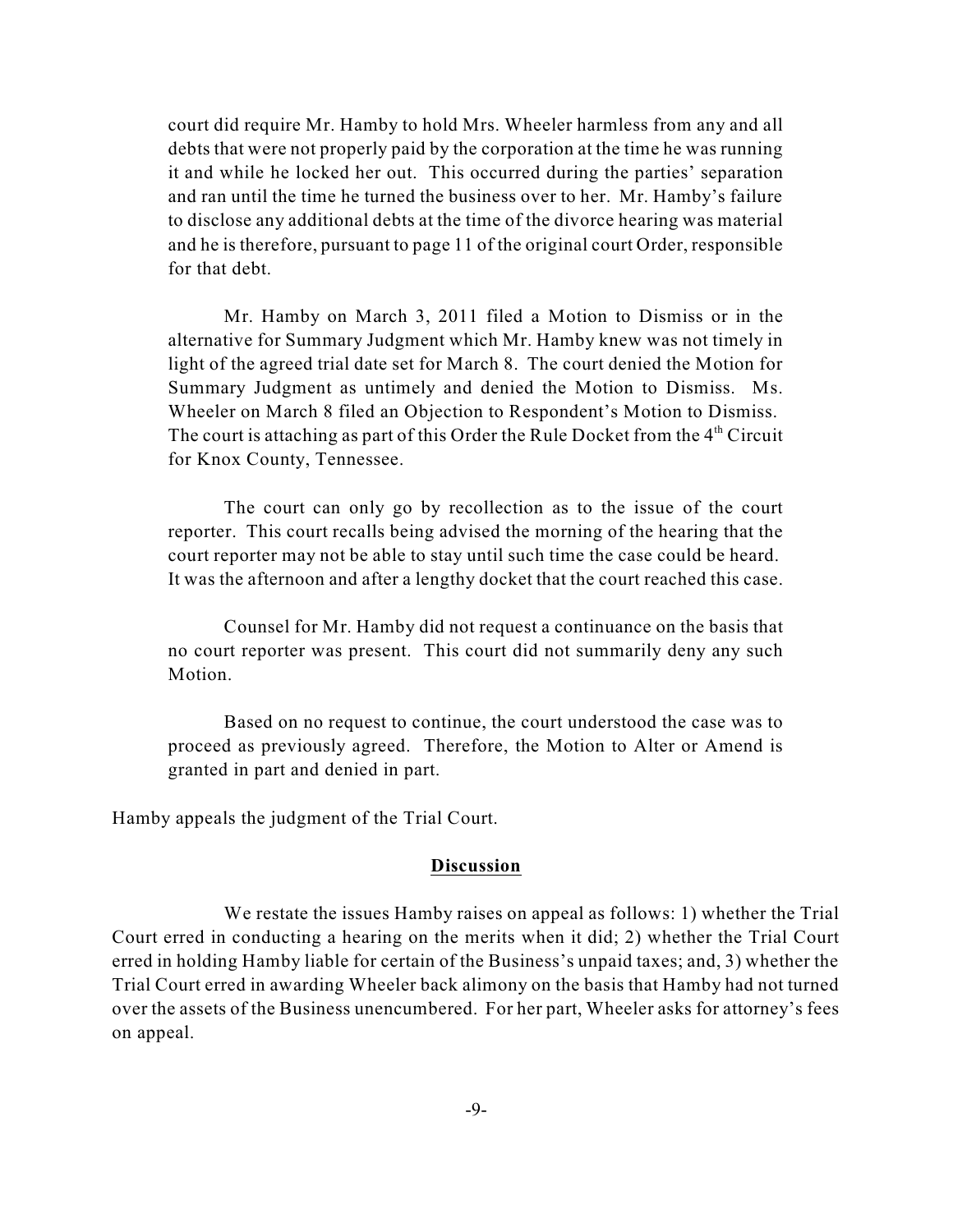Our review is *de novo* upon the record, accompanied by a presumption of correctness of the findings of fact of the trial court, unless the preponderance of the evidence is otherwise. Tenn. R. App. P. 13(d); *Bogan v. Bogan*, 60 S.W.3d 721, 727 (Tenn. 2001). A trial court's conclusions of law are subject to a *de novo* review with no presumption of correctness. *S. Constructors, Inc. v. Loudon County Bd. of Educ.*, 58 S.W.3d 706, 710 (Tenn. 2001).

We are reviewing certain issues that concern the discretion of the Trial Court. Our Supreme Court has discussed the abuse of discretion standard:

Abuse of discretion is found " 'only when the trial court applied incorrect legal standards, reached an illogical conclusion, based its decision on a clearly erroneous assessment of the evidence, or employed reasoning that causes an injustice to the complaining party.' " *State v. Jordan*, 325 S.W.3d 1, 39 (Tenn. 2010) (quoting *State v. Banks*, 271 S.W.3d 90, 116 (Tenn. 2008)). The abuse of discretion standard does not permit an appellate court to merely substitute its judgment for that of the trial court. See *Eldridge v. Eldridge*, 42 S.W.3d 82, 85 (Tenn. 2001); *Henry*, 104 S.W.3d at 479. Instead, "[u]nder the abuse of discretion standard, a trial court's ruling 'will be upheld so long as reasonable minds can disagree as to [the] propriety of the decision made.' " *Eldridge*, 42 S.W.3d at 85 (quoting *State v. Scott*, 33 S.W.3d 746, 752 (Tenn. 2000)).

*Discover Bank v. Morgan*, 363 S.W.3d 479, 487 (Tenn. 2012).

We first address whether the Trial Court erred in conducting a hearing on the merits when it did. Hamby argues that he was rushed to trial without sufficient time for discovery even though he believed there was, in fact, only going to be a hearing on pending motions on March 8, 2011. Wheeler contends the March 8, 2011 was intended all along to be a hearing on the merits.

We are constrained by the record in this matter. To properly address this issue, we will review briefly the timeline of relevant events as reflected in the record. The parties were divorced in 2004. Hamby was ordered to turn over the assets of the Business, unencumbered, to Wheeler. In December 2010, Wheeler filed a petition for contempt. Originally set for February, the hearing was continued to March 8, 2011. Hamby filed a motion to dismiss on March 3, 2011.

As best we can discern from the record, this matter was set to be heard on March 8, 2011. After a careful review of the record, we cannot find any evidence that the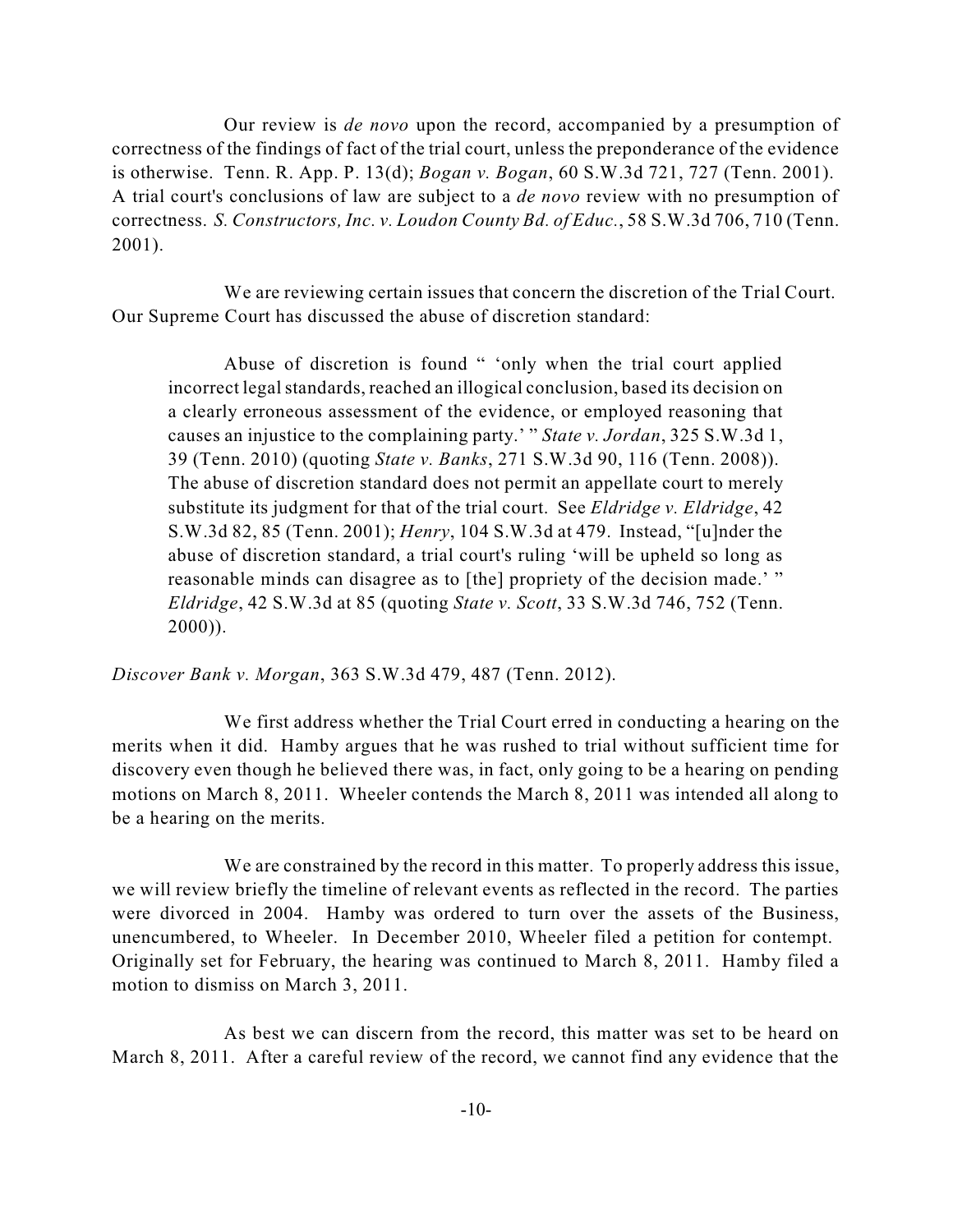Trial Court instructed Hamby or his counsel that the March 8, 2011 hearing was going to address only preliminary motions. Respectfully, the representations of Hamby's counsel are insufficient as a basis for finding reversible error as to this issue. As for the letter introduced at the hearing on the motion to alter or amend, we find that this letter weighs as much towards Wheeler's position as Hamby's. Wheeler in this letter not only states that Hamby's counsel had indicated she intended to call witnesses but Wheeler also requested a witness list and "any evidence you intend to introduce." This language strongly suggests that the hearing on March 8, 2011 was to be on the merits.

It is relevant that the March 8, 2011 hearing was not a trial resulting from the filing of a new lawsuit. The hearing instead was a hearing on Wheeler's petition for contempt concerning Hamby's alleged failure to comply with the Trial Court's original divorce decree. We find nothing in this record showing any abuse of discretion by the Trial Court in its decision to proceed with a hearing on the merits on March 8, 2011. The Trial Court acted within its discretion by addressing the motions and then proceeding with the hearing on the merits on the same date. We find no reversible error in the Trial Court's decision to proceed with this matter on the merits as it did on March 8, 2011.

Having determined that the Trial Court properly addressed the merits of this case, we next address whether the Trial Court erred in holding Hamby liable for certain of the Business's unpaid taxes. Hamby argues that the Trial Court lacked jurisdiction to adjudicate a tax question as presented by this case. Trial courts, however, routinely assign tax debts in divorce cases. We find nothing unusual or illegal about such an assignment. In the case of *Warren v. Warren*, No. M2009-00042-COA-R3-CV, 2010 WL 744416 (Tenn. Ct. App. Mar. 3, 2010), *no appl. perm. appeal filed*, for example, the trial court divided up the tax liabilities of a couple that involved a family business they operated. We affirmed the trial court's division of the tax liabilities in that case, holding that the "court's division of the \$30,200 tax liabilities and the \$200,000 from the parties' joint account was fair and equitable under the circumstances." *Warren*, 2010 WL 744416, at \*5. We emphasize that we recognize, as did the Trial Court, that we cannot bind the IRS in this case. We do not propose to dictate either tax liability or tax collection to the IRS. Instead, we are affirming the Trial Court's assignment of a debt as between these two parties under the terms of the original divorce decree and as later clarified by the Trial Court. That much is within our power.

Hamby also argues that the Trial Court erred in excluding a hold harmless agreement signed by Hamby in 1993 that purported to shield him from personal liability for the Business's tax debts. The Trial Court specifically addressed this document in its order on Hamby's motion to alter or amend: "The court finds no credibility in this alleged employment document which was never produced at the original trial in this matter and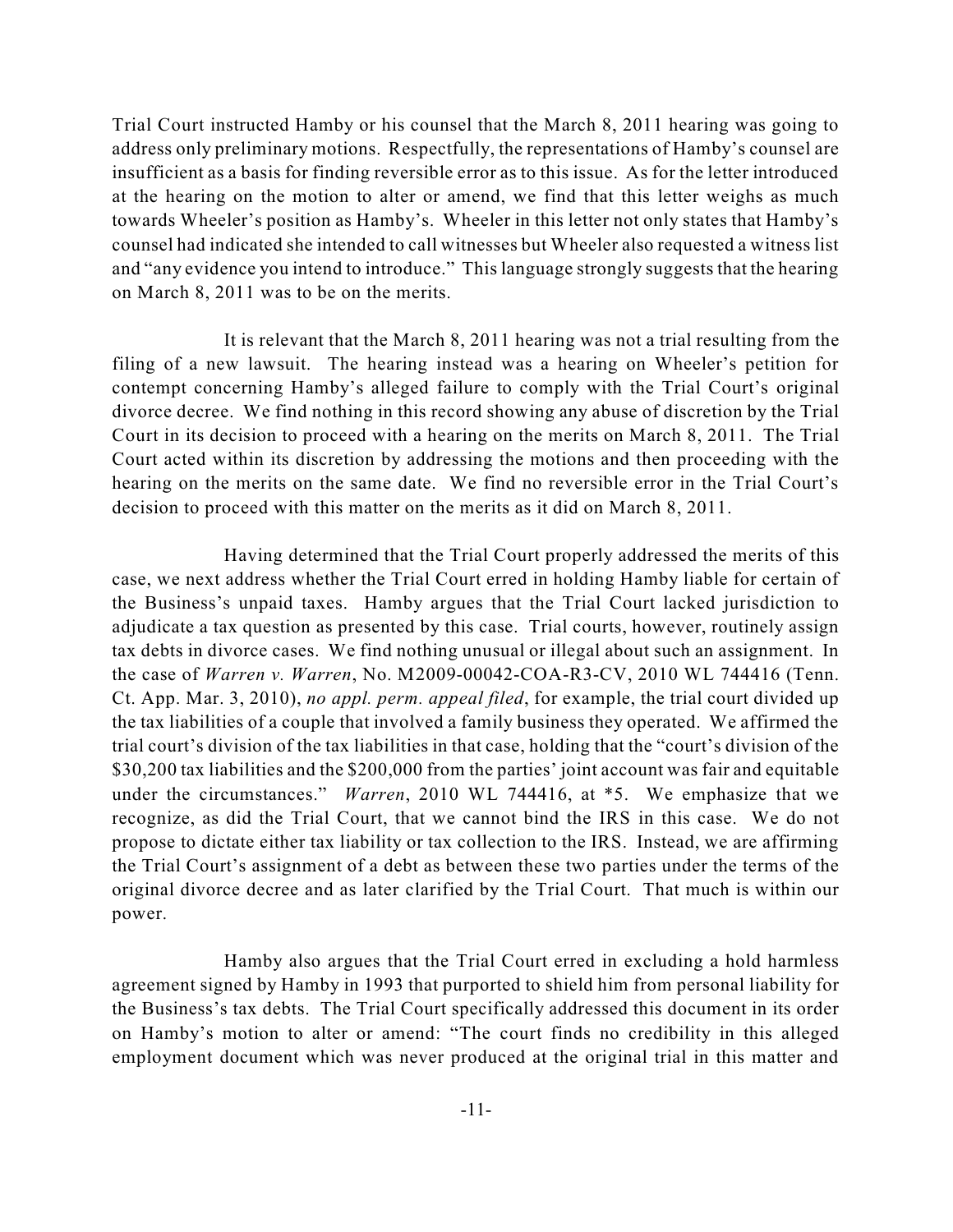appears to be self-serving at this point." We have no basis to overturn this determination of the Trial Court regarding the document in question.

Finally, we address whether the Trial Court erred in awarding Wheeler back alimony on the basis that Hamby had not turned over the assets of the Business unencumbered. Specifically, Hamby argues that the Trial Court, "in essence, [was] ordering him to turn over his stock, since stock is the only indicia of ownership an individual has in a corporation. Mr. Hamby turned over his ownership interest in the corporation, and it is not disputed that the stock was not 'encumbered' at the time of transfer." We believe this is an overly restrictive reading of the Trial Court's original order, which we quote from:

The Court hereby awards the business to Defendant. The Court will accept Plaintiff's valuation of the corporation in the amount of \$65,000.00. Defendant will be allowed immediate access to the business and all of the business records. Defendant's alimony from Plaintiff will be reduced to \$10.00 per month upon Plaintiff vacating the business and turning over all assets unencumbered and undamaged to Defendant. This distribution appears to be the better solution between the two parties who have demonstrated no ability to work together.

\*\*\*

Lastly, each party shall be individually responsible for any debts they failed to disclose on the Master Asset List submitted in this matter.

In its order on the petition for contempt, the Trial Court further explained: "the proof has shown that Mr. Hamby therefore did not deliver the business unencumbered. He was ordered to sign over the business, which he refused until compelled by this court in June, 2005. It was not unencumbered." Our review of the Trial Court's orders shows this to be the correct interpretation of Hamby's obligations under the Trial Court's November 2004 order and his failure to fulfill them. Hamby's failures gave rise to tax liens that rendered the Business encumbered. Thus, as per the Trial Court's November 2004 order, Hamby is responsible for that debt and for the alimony arrears that accrued as a result of his failure to deliver the Business unencumbered. We affirm the judgment of the Trial Court.

In the exercise of our discretion, we decline to award either party attorney's fees.